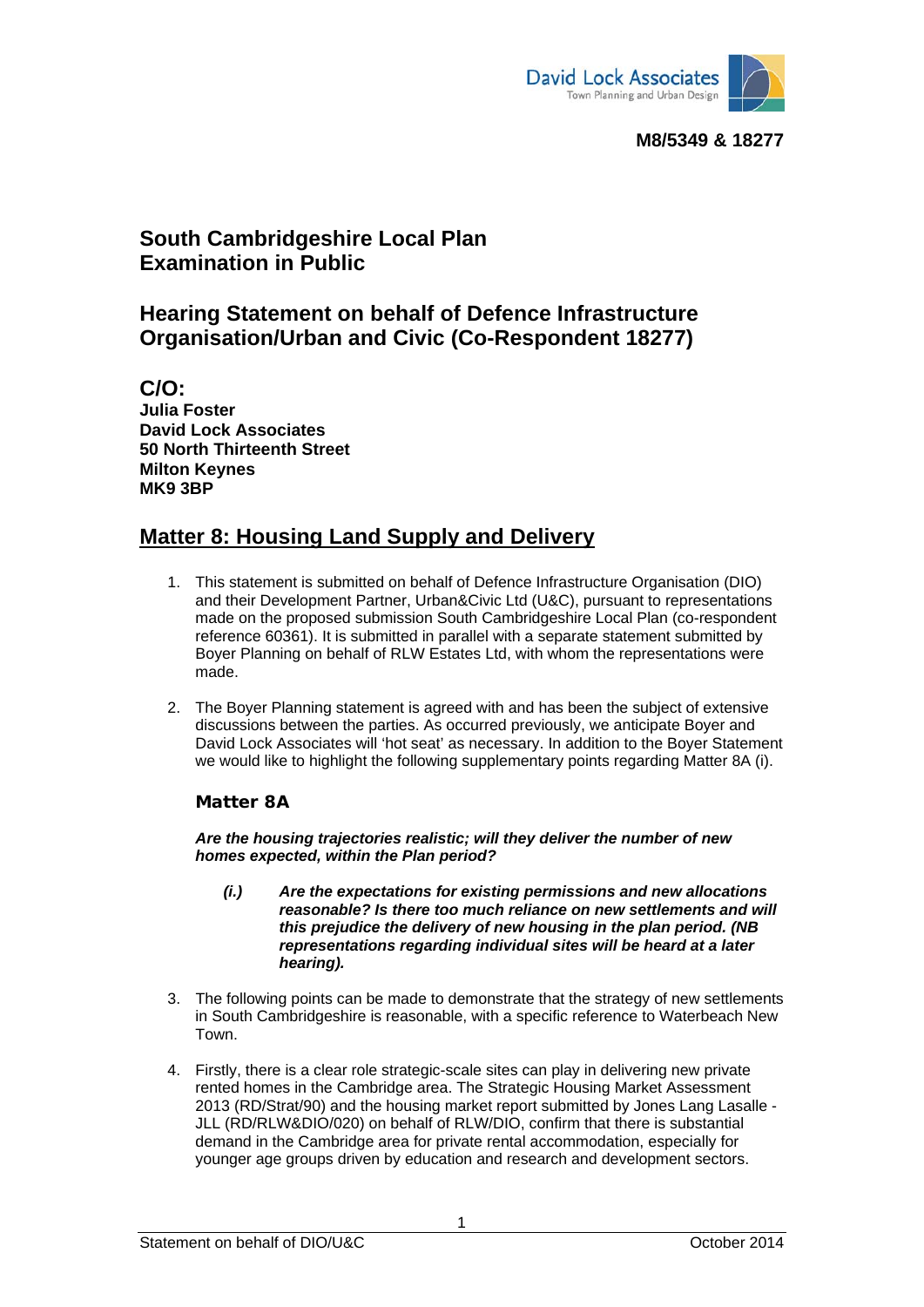

Indeed JLL report (section 4) highlights the importance of new 'build to rent models' and in particular states:

*"This sector could become more important in driving development on large strategic sites such as those around Cambridge. Indeed, international evidence suggests that rental absorption rates can be much higher than those in the owner-occupied market place" (paragraph 4.5.6)* 

- 5. Institutional-led build to rent developments are characterised by a different build-out profile and, in the right location, are less constrained by factors such as mortgage availability. U&C, on behalf of DIO, is preparing a delivery strategy which includes a substantial proportion of private rental dwellings at Waterbeach. Not only does this give greater confidence that there is a reasonable prospect of delivering the New Town, it also would result in genuine potential to accelerate delivery at Waterbeach.
- 6. Secondly, the recent involvement of Urban&Civic at Waterbeach on DIO's landholding is in itself an important demonstration of the delivery intentions of DIO, as part of the whole site. U&C has a clear remit to ensure the effective re-use of brownfield, surplus public sector land to deliver much needed new homes in line with national priorities.
- 7. DIO's selection of U&C was based partly on their track record with other large scale strategic projects. For example, of relevance Alconbury Weald in Huntingdonshire is a former airfield and adjoining land extending to 580 hectares. The acquisition of the whole site by U&C was completed in 2010 and an outline planning application, including 5,000 homes and 290,000  $m^2$  of employment uses, was submitted by August 2012 with a resolution to grant planning permission in December 2013. The first residential dwellings are due to commence in 2015. Appendix A contains a summary of the achievements to date at Alconbury Weald. The same expertise, resources and commitment is being applied to Waterbeach New Town.
- 8. Finally, the fact the DIO land at Waterbeach is previously developed land is relevant to delivery confidence. A planning application for the temporary re-use of existing buildings on the site is already being prepared. There is potential, for example, to convert the residential blocks on the barracks site, provide employment floor space and various community recreational uses. As proved the case at Alconbury Weald, the introduction of temporary uses will also act as a catalyst for delivery, for example through facilitating infrastructure discussions and local community engagement.
- 9. Further information will be provided through Statements of Common Ground and the Waterbeach hearing as necessary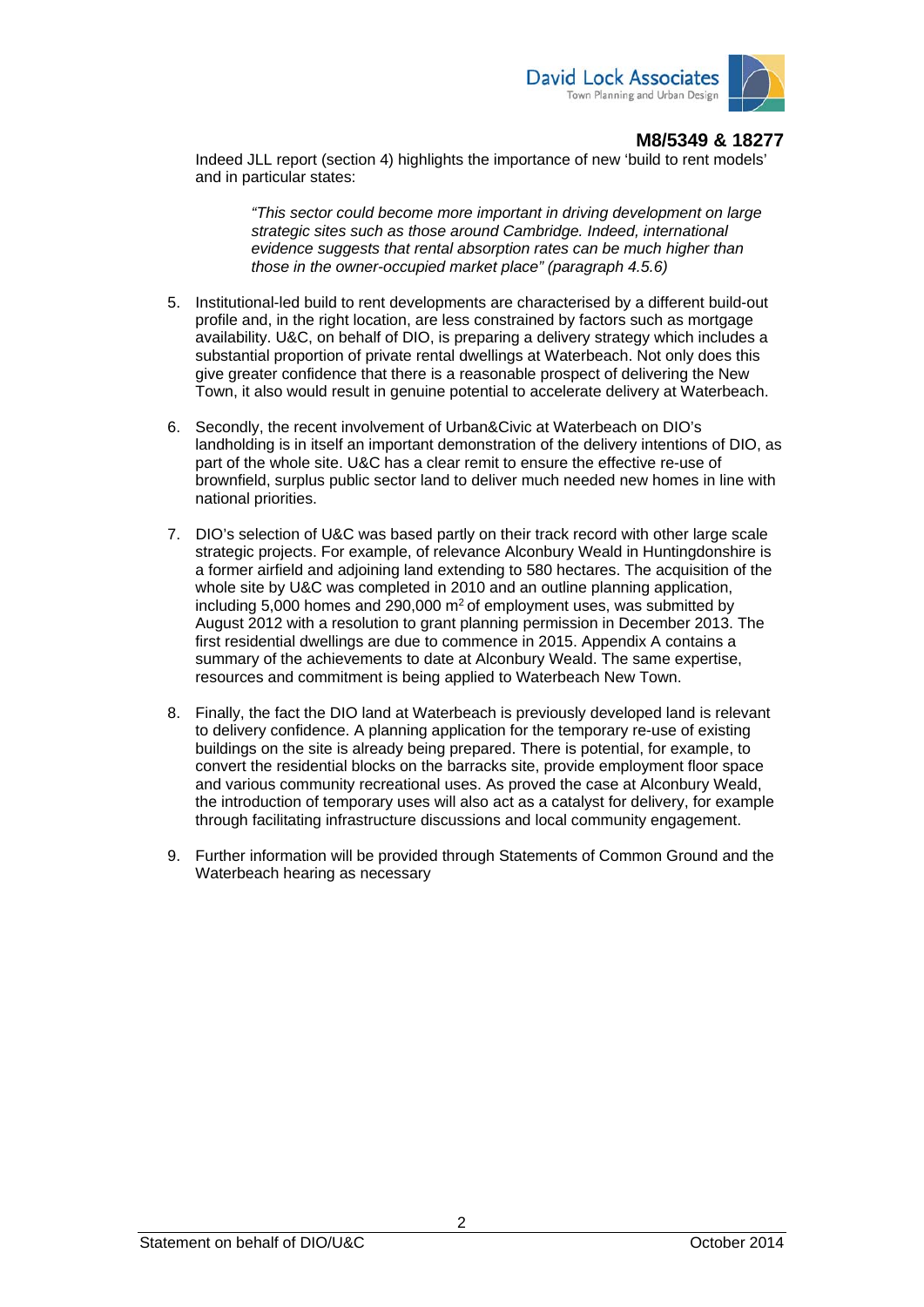

#### **APPENDIX A: ALCONBURY WEALD DELIVERY**

Urban&Civic (U&C) acquired the former Alconbury Airfield in 2009, purchasing adjacent farmland in 2010, to create a link between the site and the north of the town of Huntingdon. The site extends to 580 hectares in total. At this time the policy and political position relative to the site was challenging. There was no residential allocation at Alconbury Weald and U&C inherited an existing outline planning consent for B8 storage and distribution which had been the subject of vociferous local opposition.

In this context, it is all the more remarkable that in 2015, just five years after U&C commenced the evolution of a new Outline Planning Application, the first new homes will be delivered at Alconbury Weald as the initial steps to a new mixed use sustainable community of 5,000 homes and 290,000  $m^2$  of employment development, which today is supported by emerging local plan policy, local residents and bolstered by a national Enterprise Zone designation.

Work on the Enterprise Zone has continued throughout the planning process, with £11million of investment made to date. This has enabled two new entrances, the development of a treelined Boulevard and the building of the Campus' flagship Incubator building for small and start-up businesses. The next 12 months, will see a further investment of £12m to infrastructure for the next 28 hectare of the Campus, as well as early works to prepare for the first phase of residential development – due to start January 2015

| October 2010   | Work commences on the new master plan and Outline<br>Planning Application for Alconbury Weald.                                                                                                                                                                                                                                                                                                                                                                                                                                                     |
|----------------|----------------------------------------------------------------------------------------------------------------------------------------------------------------------------------------------------------------------------------------------------------------------------------------------------------------------------------------------------------------------------------------------------------------------------------------------------------------------------------------------------------------------------------------------------|
| August 2011    | The site is announced as one of 24 Enterprise Zones in<br>England, providing a range of incentives and support for<br>businesses to locate into the Campus. The Enterprise Zone<br>makes up a quarter of the overall site.                                                                                                                                                                                                                                                                                                                         |
| September 2011 | Draft Proposals for the site are shared with the public &<br>stakeholders through a 4 day Design Enquiry. More than<br>2000 people attend the event at Alconbury Weald.                                                                                                                                                                                                                                                                                                                                                                            |
| February 2012  | The first application for Enterprise Zone development is<br>submitted to bring forward enabling works including two new<br>accesses, work commences on site in May 2012.                                                                                                                                                                                                                                                                                                                                                                           |
| August 2012    | Outline Planning Application for Sustainable Mixed Use<br>development at Alconbury Weald is submitted to<br>Huntingdonshire District Council (HDC). It consists of over 2<br>million words set out in more than 6,700 pages comprising<br>the formal planning application plus 11 supporting<br>documents, and 118 annexes of additional information. The<br>largest planning application in the UK at that time.<br>A detailed application for the first commercial building in the<br>Enterprise Zone is submitted to HDC. 'The Incubator' opens |
|                | December 2013 and within a year is fully occupied.                                                                                                                                                                                                                                                                                                                                                                                                                                                                                                 |
|                | Huntingdonshire Local Plan Strategic Options published<br>recognising new mixed use development approach and role<br>for Alconbury Weald in districts growth aspirations                                                                                                                                                                                                                                                                                                                                                                           |

The table below sets out a chronology of what has been achieved:

3